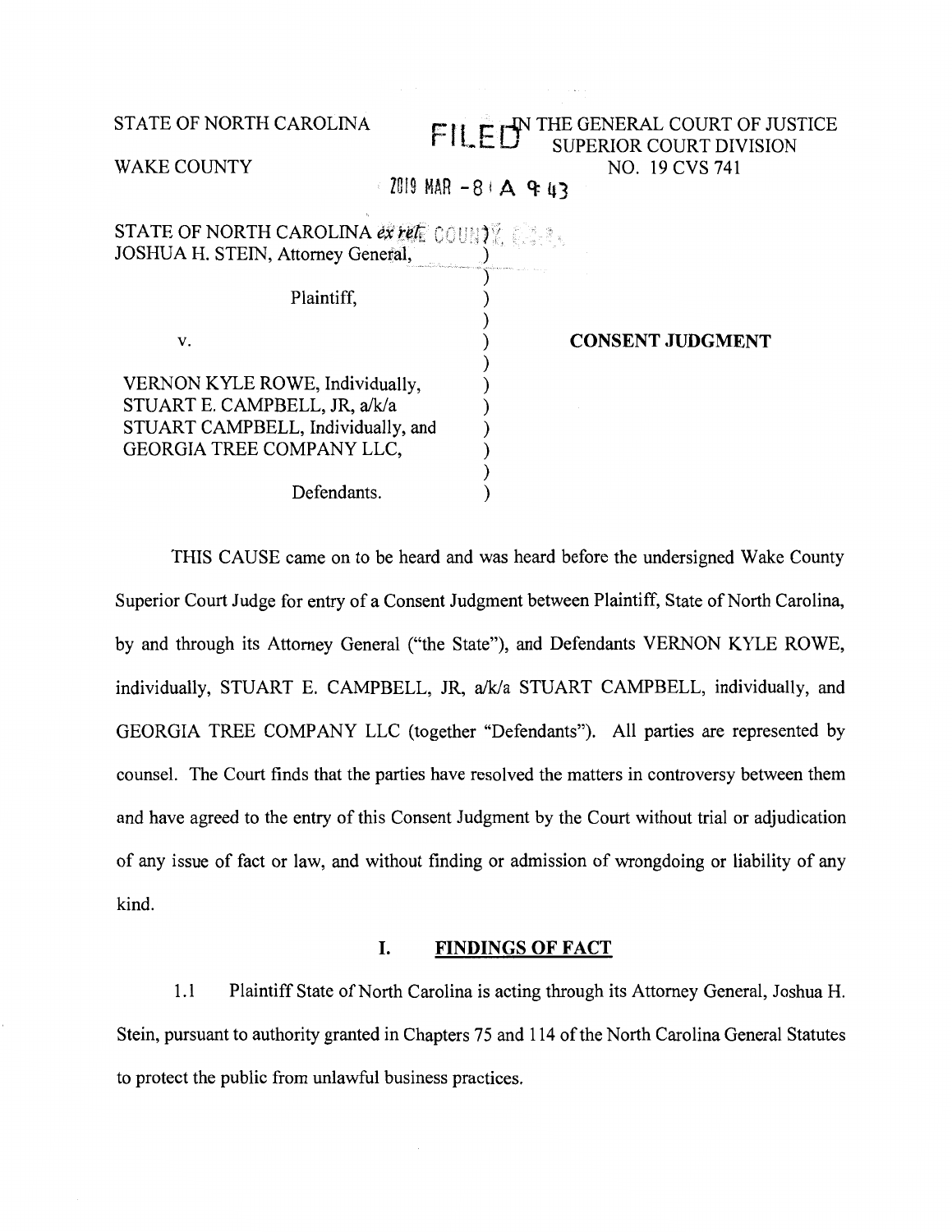1.2 Defendant Vernon Kyle Rowe is a resident of the State of Georgia, and at all times relevant to this Complaint was a managing agent of defendant Georgia Tree Company LLC.

1.3 Defendant Stuart E. Campbell is a resident of the State of Georgia, and at all times relevant to this Complaint was a managing agent of defendant Georgia Tree Company LLC.

1.4 Defendant Georgia Tree Company LLC is a Georgia limited liability company that has its principal place of business at 2370 Justin Trail, Alpharetta, Georgia.

1.5 The State alleges that Defendants engaged in trade and commerce affecting consumers in North Carolina within the meaning of N.C. Gen. Stat.§ 75-1.1, which included: charging and/or agreeing to charge for tree removal services a price that was unreasonably excessive under the circumstances during a state of emergency declared by the Governor of North Carolina, in violation of North Carolina's price gouging law, N.C. Gen. Stat. §§ 75-38; engaging in unfair and deceptive practices, in violation of N.C. Gen. Stat. § 75-1.1; and engaging in prohibited acts by debt collectors, in violation of N.C. Gen. Stat. § 75-50. Defendants have cooperated with the State's investigation and provided records for the State to review. Based on the State's investigation of Defendants' provision of tree removal services in North Carolina occurring after September 7, 2018, the State has reason to believe that Defendant Georgia Tree Company engaged in a pattern and practice of price gouging and unfair and deceptive conduct with respect to those North Carolina consumers, whose names are set forth in **Exhibit 1.** 

1.6 Defendants deny the State's allegations in the Amended Complaint filed in this matter and the assertions contained in paragraph 1.5. In the interest of compliance and resolution of this matter, however, Defendants wish to resolve this controversy without further proceedings and are therefore willing to agree to the entry of this Consent Judgment.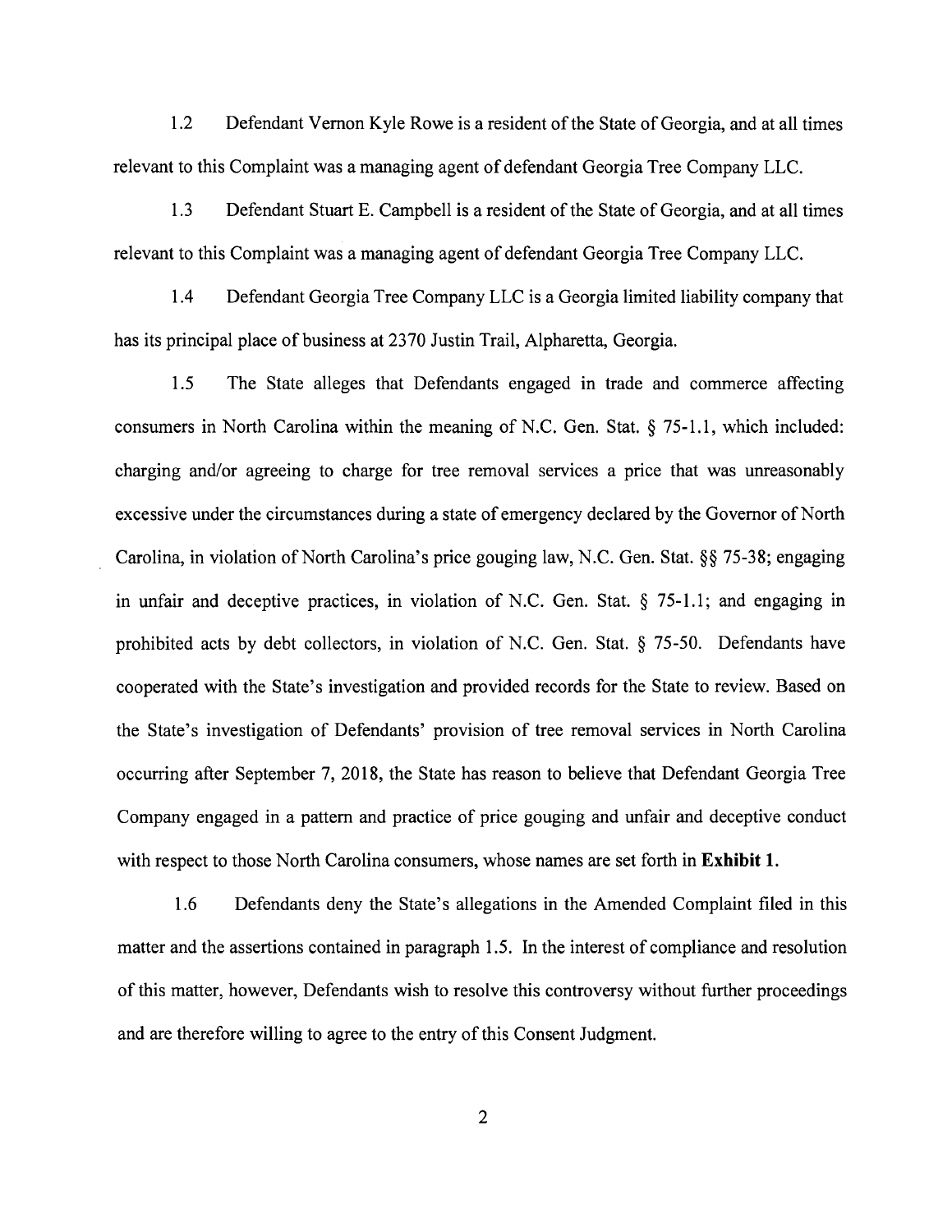1.7 Allowance of Sale. On January 28, 2019, the Court entered, by consent of the parties, a Temporary Restraining Order set to run until March 18, 2019, at which date a Preliminary Injunction hearing is scheduled. The Temporary Restraining Order prohibits Georgia Tree Company LLC from "transferring, withdrawing, concealing, disposing, or encumbering any of [its] assets without permission of the Court or written permission of the Attorney General." Contingent upon entry of this Consent Judgment, the State grants permission for the sale of Georgia Tree Company LLC's assets. Defendants acknowledge that they are bound by the full injunctive and financial terms of this Consent Judgment whether or not the sale is executed.

1.8 Disclosure to Purchaser. Defendants represent that they have provided a copy of this Consent Judgment to the purchasers of Georgia Tree Company LLC's assets prior to the sale closing.

## **II. CONCLUSIONS OF LAW**

2.1 This Court has jurisdiction over the parties and the subject matter of this action.

2.2 Venue is proper in Wake County.

2.3 North Carolina's laws against price gouging, N.C. Gen. Stat. § 75-38; unfair and deceptive trade practices, N.C. Gen. Stat. § 75-1.1; and prohibited debt collection acts, N.C. Gen. Stat. § 75-50 *et seq.,* govern the alleged business practices of Defendants that gave rise to this controversy.

2.4 The North Carolina Attorney General is the proper party to commence these proceedings under the authority of N.C. Gen. Stat.  $\S$ § 75-14 and -15, and by virtue of his statutory and common law authority to protect the interests of the citizens of the State of North Carolina.

2.5 This Consent Judgment shall be governed by the laws of the State of North Carolina.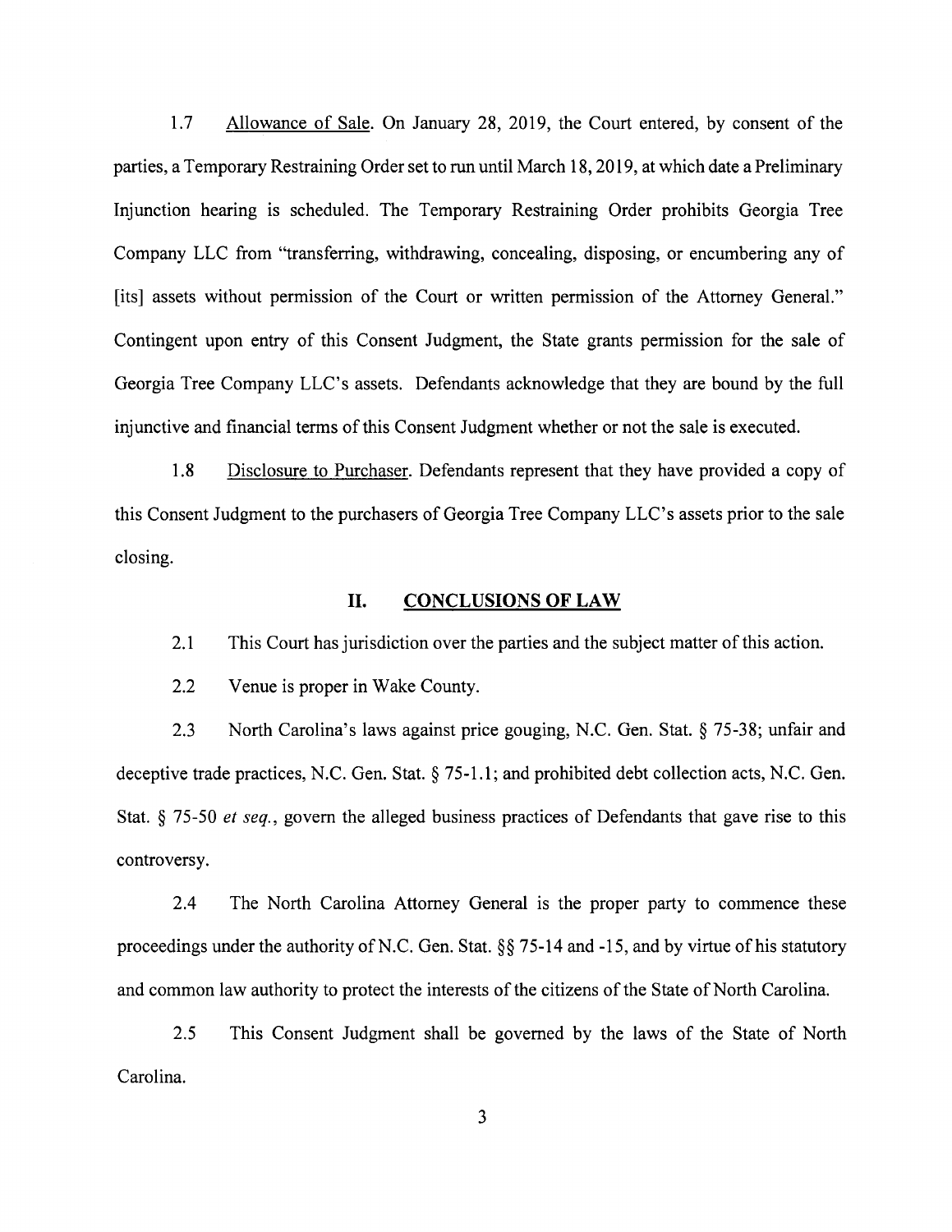2.6 Entry of this Consent Judgment is just and proper and in the public interest.

2.7 The State's Amended Complaint states a cause of action against Defendants upon which relief may be granted, and the Court finds good and sufficient cause to adopt this agreement of the parties and these findings of fact and conclusions of law as its determination of their respective rights and obligations and for entry of this Consent Judgment.

2.8 The parties have agreed to resolve their differences, and the agreement of the parties is just and reasonable with respect to all parties.

2.9 The Court approves the terms of the parties' agreement and adopts them as its own determination of the parties' respective rights and obligations.

## III. **GENERAL PROVISIONS**

3 .1 Other State Governmental Entities. This Consent Judgment shall not bind any other offices, boards, commissions, or agencies of the State of North Carolina and nothing in this Consent Judgment shall in any way preclude any investigation or enforcement under any legal authority granted to the State for transactions not subject to this action.

3 .2 Retention of Jurisdiction. The Court retains jurisdiction over this action to take any further action deemed necessary to enforce this Consent Judgment, including imposition of penalties, and to award the State judgments for any costs, including attorney's fees, it incurs in the event of noncompliance by any of the Defendants.

3.3 No Sanction of Business Practices. Defendants shall not represent directly or indirectly or in any way whatsoever that the Court or the North Carolina Attorney General has sanctioned, condoned, or approved any part or aspect of Defendants' business operations.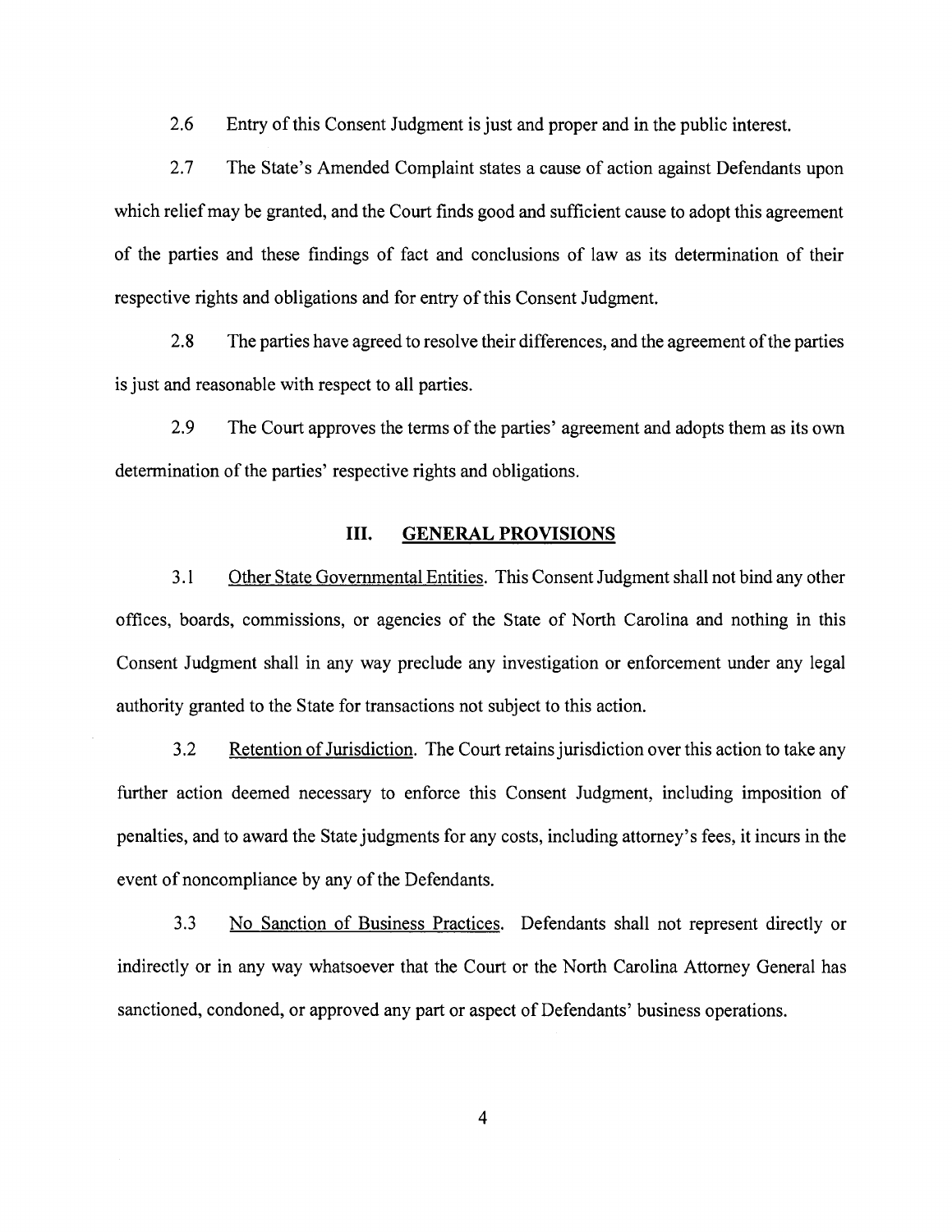3.4 Release of Claims. This Consent Judgment fully resolves all legal claims and issues raised in the State's Amended Complaint against Defendants, including claims the State may have against Sarah Guaracino, Georgia Tree Company LLC's managing member, for their activities up to the date of this Consent Judgment.

3.5 Joint and Several Liability. Defendants are jointly and severally liable for all amounts that are due and owed under this Consent Judgment.

3.6 No Admission of Violation of Law. This Consent Judgment shall not be construed as, or be evidence of, admissions by Defendants, nor shall it be construed as a finding by this Court of any violation of North Carolina law, or any other law.

3.7 Private Right of Action. Nothing in this Consent Judgment shall be construed to affect any private right of action that a consumer, person, entity, or by any local, state, federal or other governmental entity, may hold against the Defendants.

3.8 Regulation of Other Conduct. Nothing in this Consent Judgment is intended to relieve Defendants of their responsibility to comply with all applicable North Carolina laws.

## **IV. PERMANENT INJUNCTIVE RELIEF**

Based on the foregoing findings of fact and conclusions of law, **IT IS ORDERED, ADJUDGED, AND DECREED** that:

4.1 Defendants and their businesses, officers, agents, servants, employees, successors, assigns, attorneys, and any others acting in concert or under the actual direction or control of Defendants, are hereby permanently restrained and enjoined from engaging in acts and practices prohibited by North Carolina's Unfair and Deceptive Trade Practices Act, found at N.C. Gen. Stat. §§ 75-1.1 *et seq.*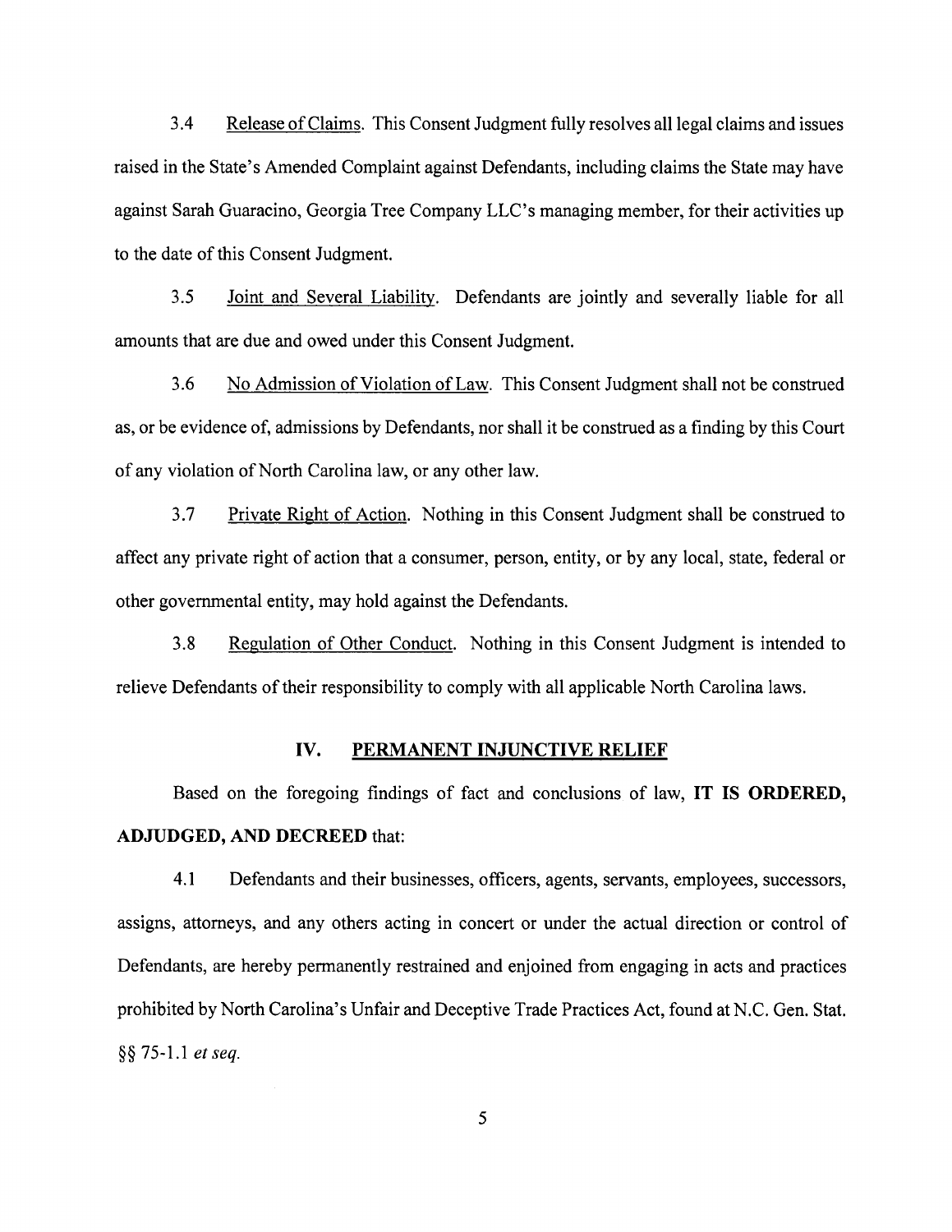4.2 Defendants and their businesses, officers, agents, servants, employees, successors, assigns, attorneys, and any others acting in concert or under the actual direction or control of Defendants, are hereby permanently restrained and enjoined, pursuant to N.C. Gen. Stat. § 75-14, specifically from:

4.2.l charging or agreeing to charge for tree removal services a price that is unreasonably excessive under the circumstances during a state of emergency or abnormal market disruption declared by the Governor of North Carolina, in violation of North Carolina's price gouging law, N.C. Gen. Stat.§ 75-38;

4.2.2 engaging in tree or debris removal work in the State of North Carolina;

4.2.3 seeking, obtaining, or receiving payment from a consumer or the consumer's insurer for any tree removal or debris cleanup work done after September 7, 2018 in North Carolina;

4.2.4 engaging in any unfair or deceptive acts or practices in violation of N.C. Gen. Stat.  $\S 75-1.1$ , including (1) making a false representation that a homeowner will be responsible only to pay an insurance deductible, (2) representing that a document containing a price is an "agreement" when the consumer never agreed to the price, (3) failing to provide a price quote to a consumer or the consumer's insurer before being hired to do the work; (4) failing to honor a price quote; and (5) failing to promptly refund any overpayment by a consumer or insurer; and

4.2.5 engaging in any prohibited debt collection practices in violation of N.C. Gen. Stat.§§ 75-50 *et seq.,* including (1) falsely representing the character or amount of a debt, and (2) communicating any threat to file a mechanic's lien, to garnish wages, to seize a bank account, or to bring criminal charges, in connection with an effort to collect an amount that is not owed.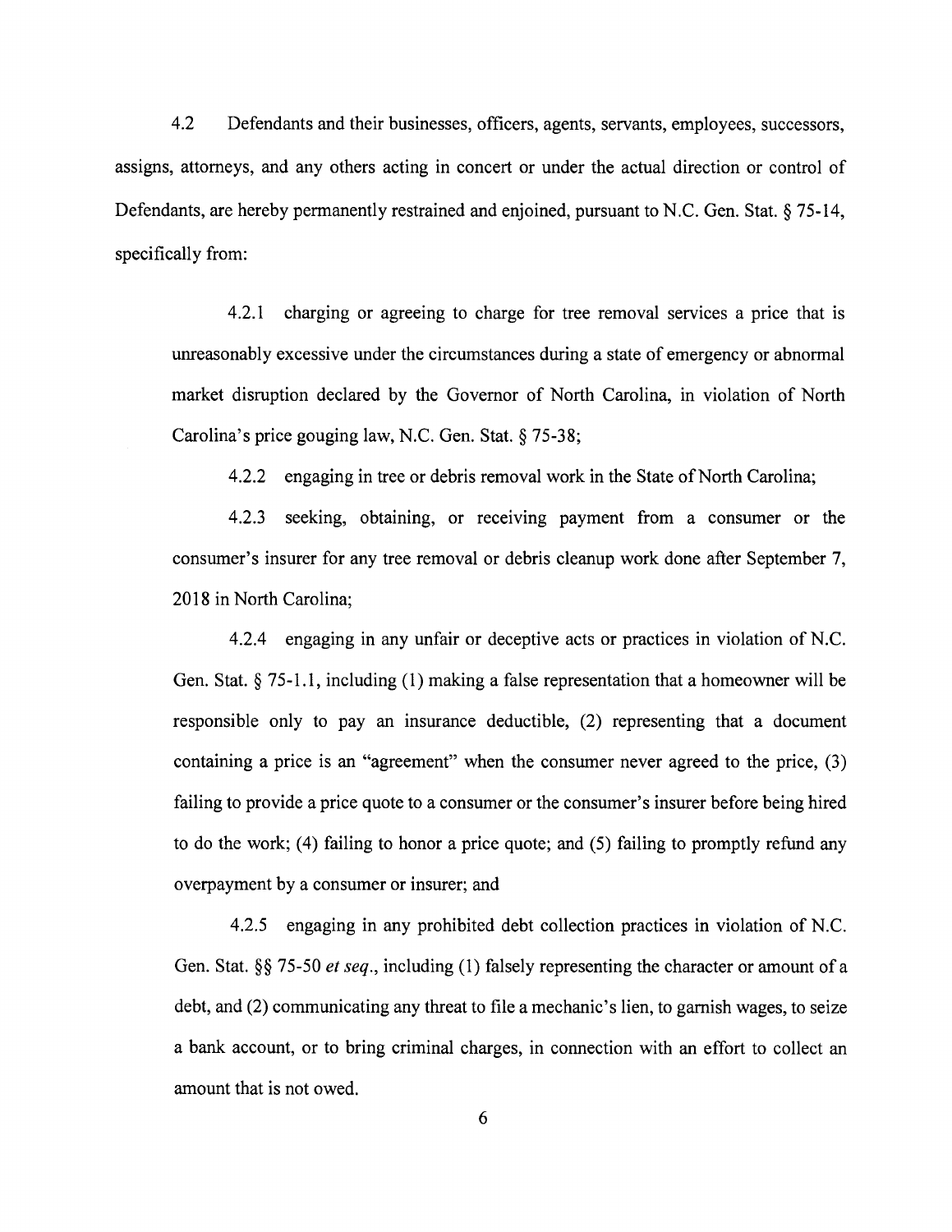4.3 Defendants acknowledge that a material part of the consideration for the Attorney General to enter into this Consent Judgment is Defendants' representation that they have produced all of the records ordered to be produced by paragraph 2(i) of the Order Extending Temporary Restraining Order (By Consent) entered January 28, 2019, including but not limited to a verified list of customers in North Carolina that they provided services for after September 7, 2018, along with an individualized accounting of all payments received from each such consumer and/or insurer. Defendants further represent that they have fully supplemented and made current these productions as of the date that they enter into this Consent Judgment. If, upon motion by the State, the Court finds that any of these representations are false, the State will be entitled to seek appropriate relief from the Court, including but not limited to restitution, disgorgement, civil penalties, attorneys' fees, and any other relief allowed by law.

4.4 The Temporary Restraining Order entered in this case on January 28, 2019, is dissolved.

## **V. MONETARY RELIEF**

#### **IT IS FURTHER ORDERED** that:

5.1 Restitution. Defendants shall pay to the Attorney General the sum of \$234,006.16 as consumer restitution to be paid by the Attorney General to each consumer identified in **Exhibit 1** in the respective amounts reflected therein.

5.2 Other Monetary Relief. Defendants shall pay the sum of\$40,000.00 to the Attorney General to be used for attorney fees, investigative costs, consumer protection enforcement, other consumer protection or restitution purposes, and other purposes allowed by law, at the discretion of the Attorney General.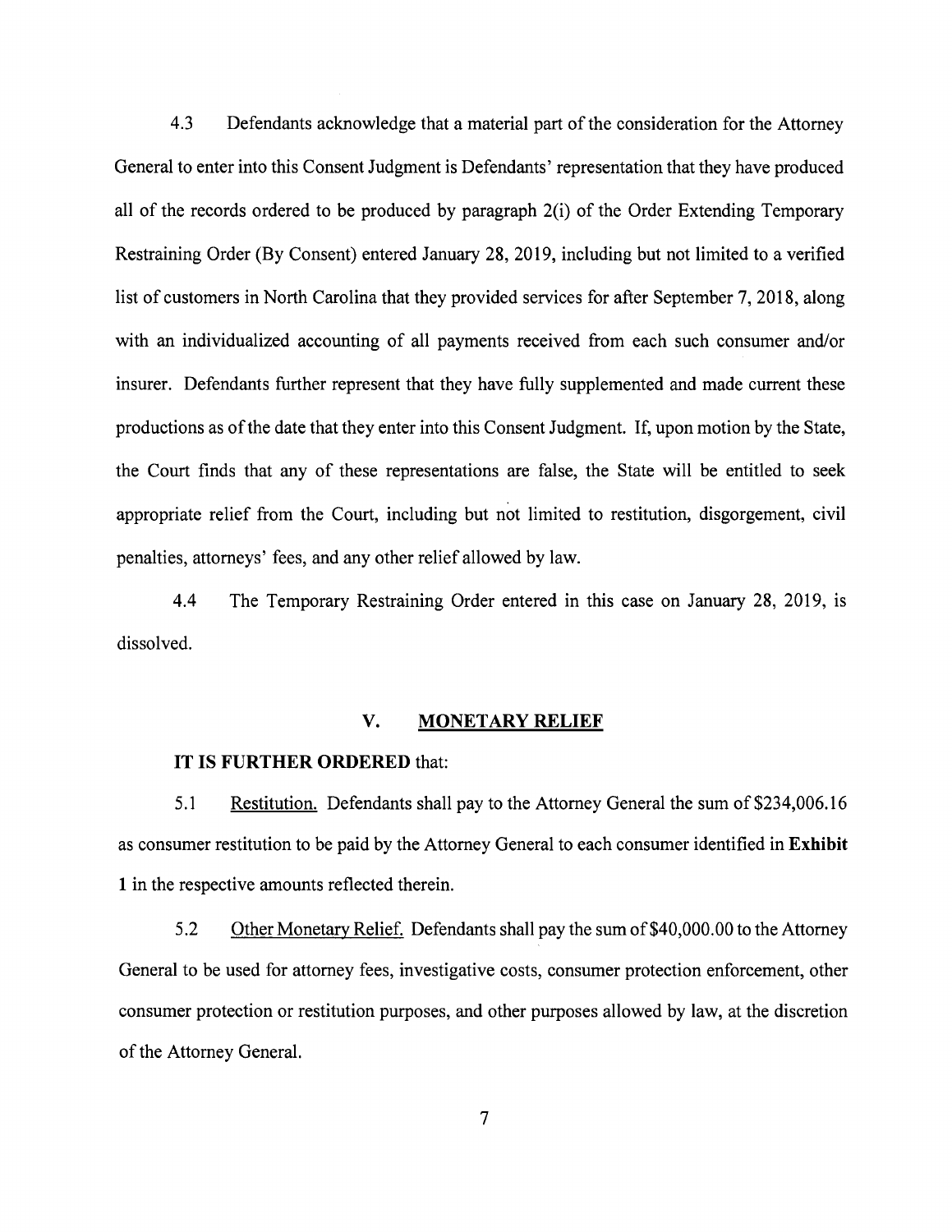5.3 Payment Schedule. Defendants shall pay an installment sum of \$100,000.00 of the total \$274,006.16 judgment to the Attorney General on or before entry of this Consent Judgment by cashier's check, wire transfer, or other certified funds made payable to the "North Carolina Department of Justice."

Defendants shall pay the remaining sum of \$174,006.16 to the Attorney General on or before March 11, 2019 from the proceeds disbursed in connection with the closing of the sale of Georgia Tree Company LLC's assets, by cashier's check, wire transfer, or other certified funds made payable to the "North Carolina Department of Justice." Defendants acknowledge that a material part of the consideration for the Attorney General to enter into this Consent Judgmentincluding allowing the sale of Georgia Tree Company LLC's assets as set forth in paragraph 1.7 above-is that the direct payment to the Attorney General of this \$174,006.16 from the sale proceeds will be an express condition of the sale closing.

5.4 Personal Guarantee. In conjunction with entry of this Consent Judgment, the owner of Georgia Tree Company LLC, Sarah Guaracino, has tendered an executed personal guarantee guaranteeing payment of the \$274,006.16 judgment in full, including the \$174,006.16 due on or before March 11, 2019. In connection therewith, Sarah Guaracino submits herself to the jurisdiction of this Court. Her personal guarantee is at **Exhibit 2.** In the event that Defendants pay the full sum of \$274,006.16 to the Attorney General as provided in Paragraphs 5.1-5.3, the personal guarantee described in this paragraph is voided and Sarah Guaracino shall be released from further personal financial responsibility in connection with this Consent Judgment.

**SO ORDERED.** This the  $\mathcal{L}$  day of March, 2019.

**SUPERIOR COURT JUDGE**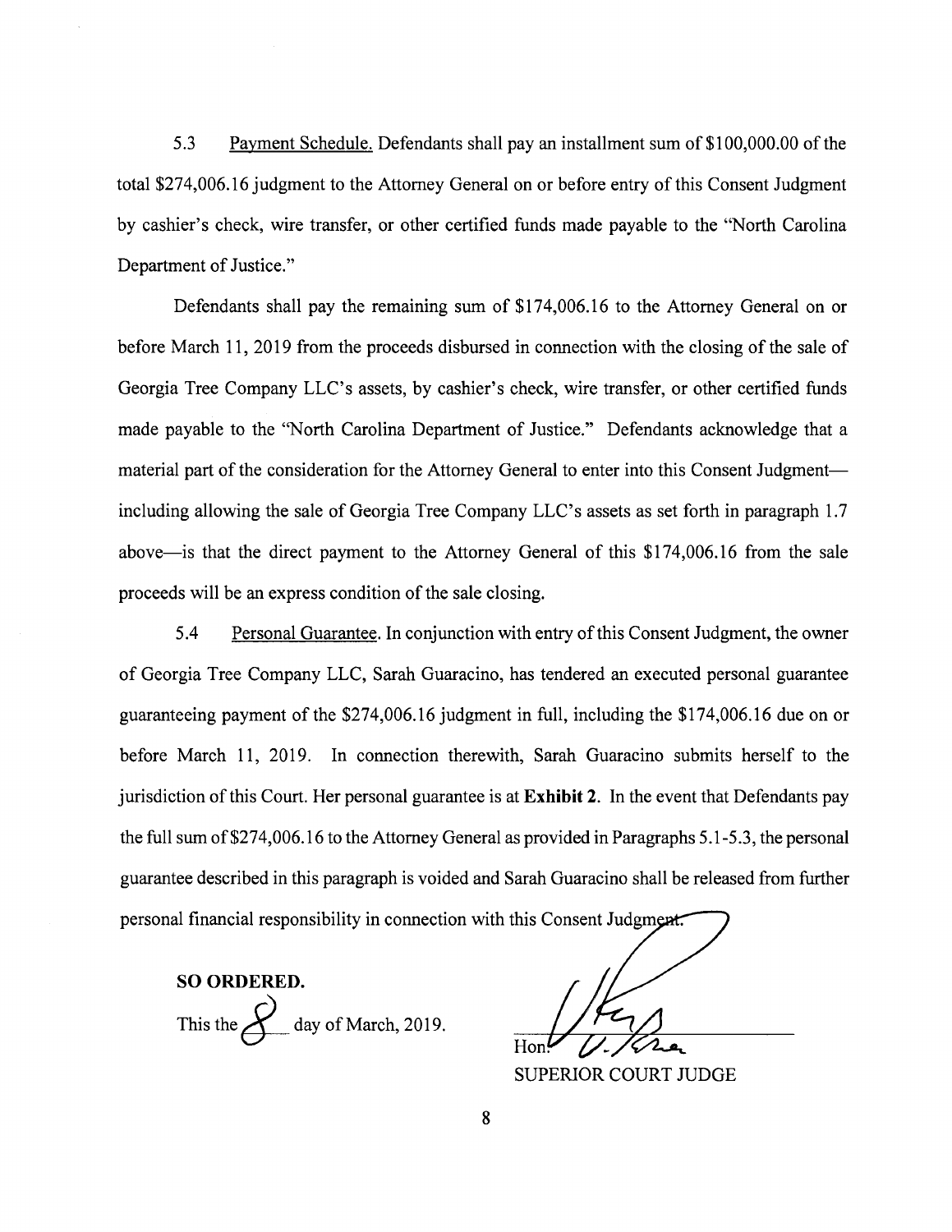# THE UNDERSIGNED PARTIES HEREBY CONSENT TO THE TERMS AND CONDITIONS OF THIS CONSENT ,JllOGMENT AS SET FORTH ABOVE, AND llE:REBY CONSENT TO ENTRY THEREOF:

#### PLAINTIFF:

| STATE OF NORTH CAROLINA,                                        |
|-----------------------------------------------------------------|
| ex rel. JOSHUA H_STEIN_Attorney General                         |
| BY:<br>J. Sturgis                                               |
| Special Deputy Attorney General                                 |
| $\mathcal{C}/$<br>2019/<br>Date                                 |
| BY                                                              |
| Daniel T. Wilkes<br><b>Assistant Attorney General</b>           |
| Date: $3/7/$<br>2019                                            |
| <b>DEFENDA</b><br>BY<br>Defendant Vernon Kyle Rowe Individually |
| Date: 3/7/2019                                                  |
| BY:<br>Defendant Stuart E. Campbell, Jr., individually          |
| 3/7/2019<br>Date:                                               |
| BY:                                                             |
| Sarah Guaracino                                                 |
| Managing Member                                                 |
| Defendant Georgia Tree Company LLC                              |
| 3/7/19<br>Date:                                                 |